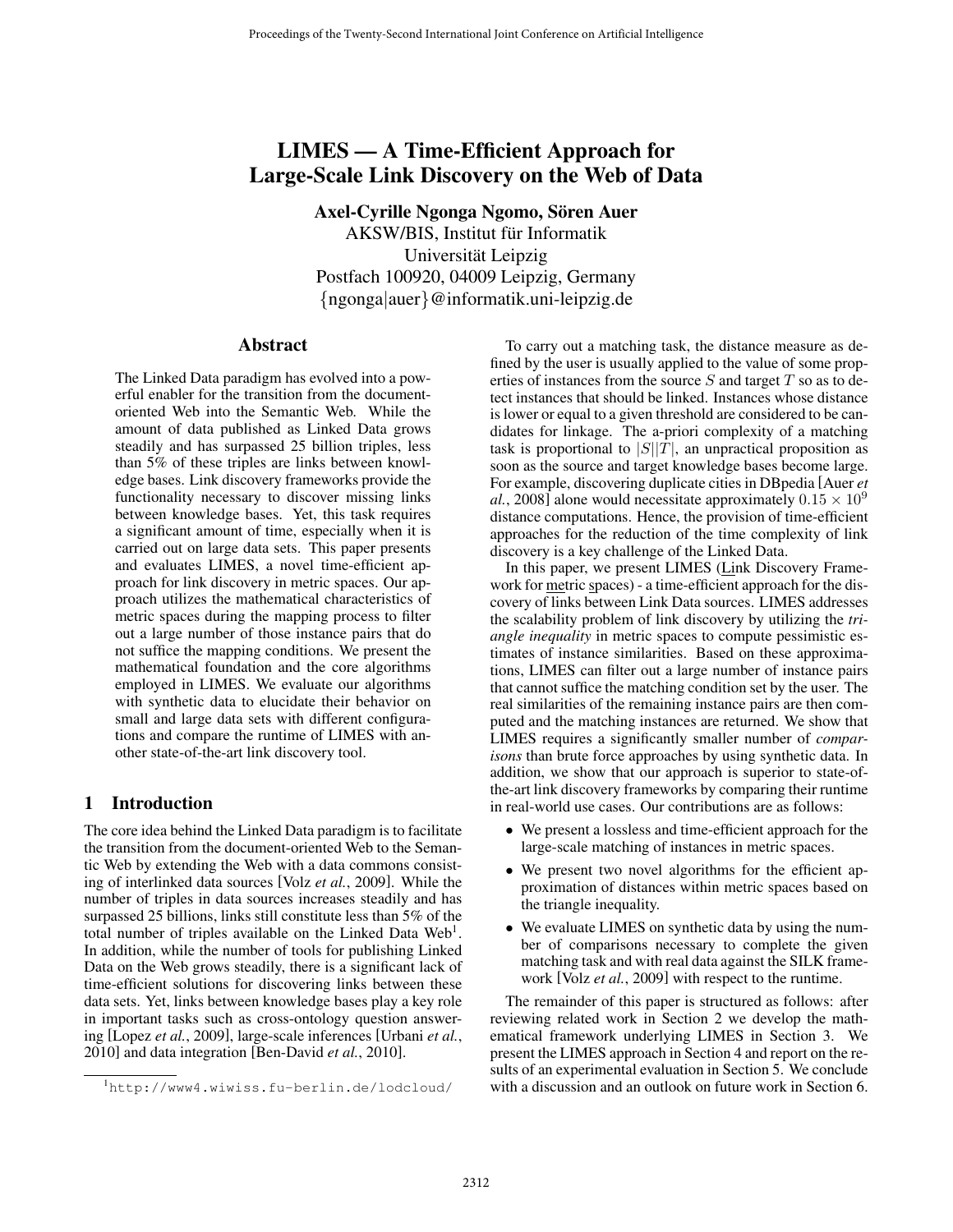# 2 Related Work

Using the triangle inequality for improving the runtime of algorithms is not a novel idea. This inequality has been used for tasks such as data clustering [Cilibrasi and Vitanyi, 2005], spatial matching [Wong *et al.*, 2007] and query processing [Yao *et al.*, 2003]. Yet, to the best of our knowledge, it has never been used previously for link discovery.

Current frameworks for link discovery on the Web of Data can be subdivided into two categories: *domain-specific* and *universal* frameworks. Domain-specific link discovery frameworks aim at discovering links between knowledge bases from a particular domain. For example, the RKB knowledge base (RKB-CRS) [Glaser *et al.*, 2009] computes links between universities and conferences while GNAT [Raimond *et al.*, 2008] discovers links between music data sets.

Universal link discovery frameworks are designed to carry out mapping tasks independently from the domain of the source and target knowledge bases. For example, RDF-AI [Scharffe *et al.*, 2009] implements a five-step approach that comprises the preprocessing, matching, fusion, interlink and post-processing of data sets. SILK [Volz *et al.*, 2009] (Version 2.0) is a time-optimized tool for link discovery. Instead of utilizing the characteristics of metric spaces, SILK uses rough index pre-matching to reach a quasi-linear timecomplexity. The drawback of the pre-matching approach is that the recall is not guaranteed to be 1. In addition, SILK allows the manual configuration of data blocks to minimize the runtime of the matching process. Yet, this blocking approach is not lossless.

The task of discovering links between knowledge bases is closely related with record linkageand de-duplication [Bleiholder and Naumann, 2008]. The database community has produced a vast amount of literature on efficient algorithms for solving these problems. Different blocking techniques such as standard blocking, sorted-neighborhood, bigram indexing, canopy clustering and adaptive blocking (see e.g. [Köpcke *et al.*, 2009]) have been developed to address the problem of the quadratic time complexity of brute force comparison methods. The rationale is to filter out obvious nonmatches efficiently before executing the more detailed and time-consuming comparisons.

The difference between the approaches described above and our approach is that LIMES uses the triangle inequality to portion the metric space. Each of these portions of the space is then represented by an exemplar [Frey and Dueck, 2007] that allows to compute an accurate approximation of the distance between each instance in this region and others instances. By these means, we can discovery links between Linked Data sources efficiently without sacrificing precision.

### 3 Mathematical Framework

In this section, we present the mathematical principles underlying the LIMES framework. We present the formal definition of a matching task within metric spaces. Then, we use this definition to infer upper and lower boundary conditions for distances based on the triangle inequality. Finally, we show how these boundary conditions can be used to reduce the number of comparisons necessary to complete a mapping.

### 3.1 Preliminaries

In the remainder of this paper, we use the following notation. Let A be an affine space.  $m, m_1, m_2, m_3$  symbolize metrics on A; x, y and z represent points from A and  $\alpha$ ,  $\beta$ ,  $\gamma$  and  $\delta$ are scalars, i.e., elements of R. Furthermore, we assume that  $(A, m)$  is a metric space.

Definition 1 (Matching task) *Given two sets* S *(source) and* T (target) of instances, a metric m and a threshold  $\theta \in$ [0, <sup>∞</sup>[*, the goal of a matching task is to compute the set* M *of triples (i.e., the matching)*  $(s, t, m(s, t))$  *of all instances*  $s \in S$  *and*  $t \in T$  *such that*  $m(s, t) \leq \theta$ .

We call each computation of the distance m(s, t) <sup>a</sup> *comparison*. The time complexity of a mapping task can be measured by the number of comparisons necessary to complete this task. A-priori, the completion of a matching task requires  $O(|S||T|)$  comparisons. In this paper, we show how the number of comparisons necessary to map two knowledge bases can be reduced significantly by using the mathematical characteristics of metric spaces. For this purpose, we make particularly use of the triangle inequality (TI) that holds in metric spaces.

### 3.2 Distance Approximation Based on the Triangle Inequality

Given a metric space  $(A, m)$  and three points x, y and z in A, the TI entails that

$$
n(x, y) \le m(x, z) + m(z, y). \tag{1}
$$

 $m(x, y) \le m(x, z) + m(z, y).$  (1)<br>Without restriction of generality, the TI also entails that

$$
m(x, z) \le m(x, y) + m(y, z), \tag{2}
$$

 $m(x, z) \le m(x, y) + m(y, z)$ , (2)<br>thus leading to the following boundary conditions in metric spaces:

$$
m(x, y) - m(y, z) \le m(x, z) \le m(x, y) + m(y, z). \tag{3}
$$

 $m(x, y) - m(y, z) \le m(x, z) \le m(x, y) + m(y, z)$ . (3)<br>Inequality 3 has two major implications. First, the distance from a point x to any point z in a metric space can be approximated when knowing the distance from  $x$  to a reference point  $y$  and the distance from the reference point  $y$  to  $z$ . We call such a reference point an *exemplar* (following [Frey and Dueck, 2007]). The role of an exemplar is to be used as a sample of a portion of the metric space A. Given an input point x, knowing the distance from x to an exemplar y allows to compute lower and upper bounds of the distance from  $x$  to any other point  $z$  at a known distance from  $y$ .

The second implication of inequality 3 is that the real distance from x to z can only be smaller than  $\theta$  if the lower bound of the approximation of the distance from  $x$  to  $z$  via *any exemplar* y is also smaller than  $\theta$ . Thus, if the lower bound of the approximation of the distance  $m(x, z)$  is larger than  $\theta$ , then  $m(x, z)$  itself must be larger than  $\theta$ . Formally,

$$
m(x, y) - m(y, z) > \theta \Rightarrow m(x, z) > \theta.
$$
 (4)

Supposing that all distances from instances  $t \in T$  to exem-<br>ars are known reducing the number of comparisons simply plars are known, reducing the number of comparisons simply consists of using inequality 4 to compute an approximation of the distance from all  $s \in S$  to all  $t \in T$  and computing the real distance only for the  $(s, t)$  pairs for which the first term of inequality 4 does not hold. This is the core of the approach implemented by LIMES.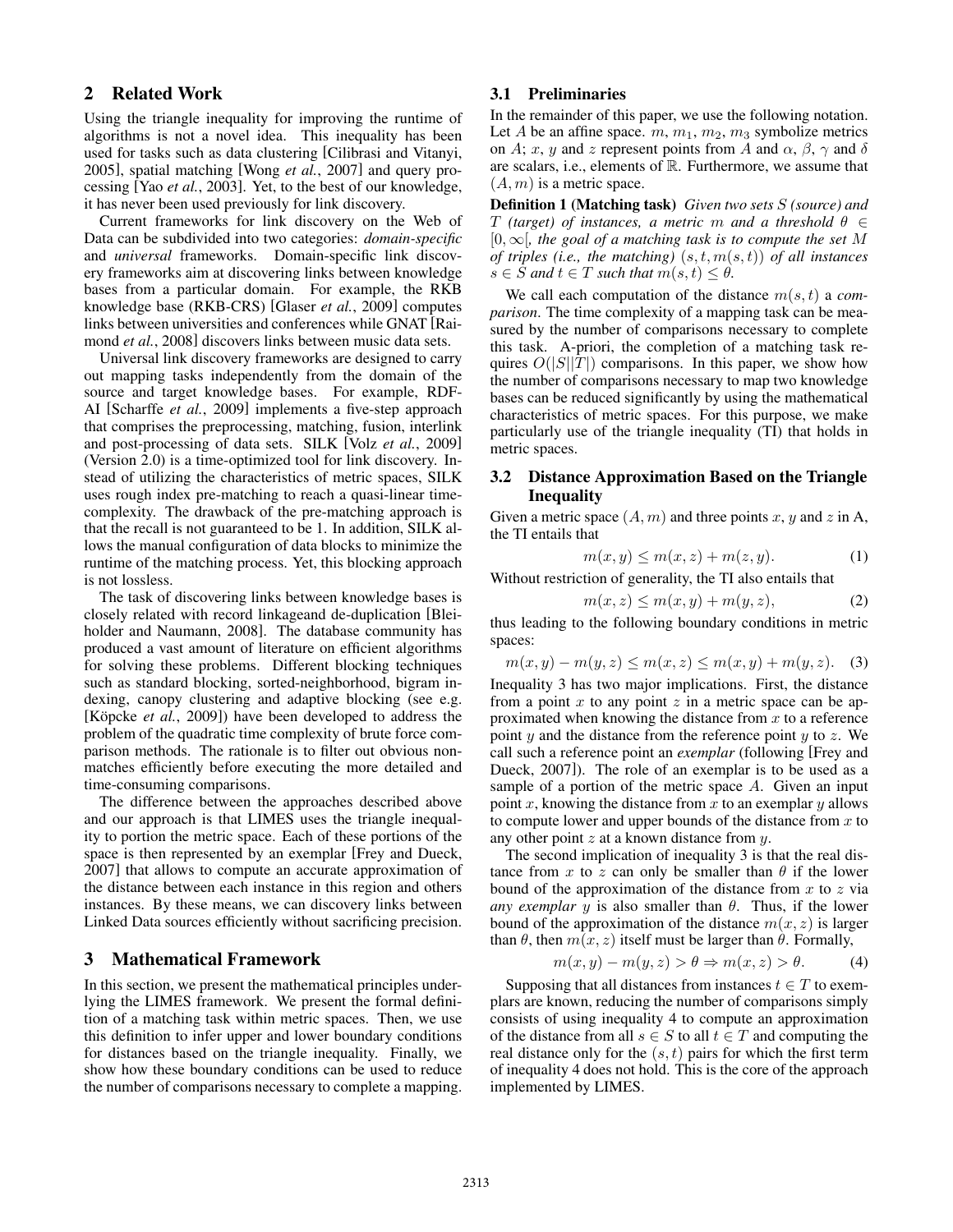# 4 The LIMES framework

In this section, we present the LIMES framework in more detail. First, we give an overview of the workflow it implements. Thereafter, we present the two core algorithms underlying our framework. Finally, we present the architecture of the current implementation.

#### 4.1 Overview



Figure 1: General Workflow of LIMES

The general workflow implemented by the LIMES framework comprises four steps (as depicted in Figure 1). Given the source S, the target T and the threshold  $\theta$ , LIMES first computes a set  $E$  of exemplars for  $T$  (step 1). This process is concluded by matching each point  $t \in T$  to the exemplar closest to it. In step 2 and 3, the matching *per se* is carried out. For each  $s \in S$  and each  $e \in E$ , the distance  $m(s, e)$  is computed. This distance is used to approximate the distance from s to every  $t \in T$  (step 2). We call this step *filtering*. The filtering step implements the central innovation of our approach. The main advantage here is that since pessimistic estimates are used, it is guaranteed to lead to exactly the same matching as a brute force approach while at the same time reducing the number of comparisons dramatically. After the filtering, the real distance between the remaining  $s \in S$  and the  $t \in T$  for which the first term of inequality 4 did not hold are computed (step 3). Finally, the matchings  $(s, t, m(s, t))$ with  $m(s, t) \leq \theta$  are stored in a user-specified format such as NTriples (step 4).

#### 4.2 Computation of Exemplars

The role of exemplars is to represent a portion of a metric space. Accordingly, the best distribution of exemplars should achieve a homogeneous portioning of this metric space. The rationale behind the computation of exemplars in LIMES is to select a set of instances in the metric space underlying the matching task in such a way that they are distributed in a uniform way in the metric space. One way of achieving this goal is by ensuring that the exemplars are very dissimilar, i.e. very distant from each other. The approach we use to generate such exemplars is shown in Algorithm 1.

Let  $n$  be the desired number of exemplars and  $E$  the set of all exemplars. In step 1 and 2, we initialize  $E$  by picking a random point  $e_1$  in the metric space  $(T, m)$  and setting  $E =$  ${e_1}$ . Then, we compute the similarity from the exemplar  $e_1$ to every other point in  $T$  (step 3). As long as the size of  $E$ has not reached  $n$ , we iterate steps 4 to 6: In step 4, we pick **Data:** Number of exemplars  $n$ , target knowledge base  $T$ **Result:** Set  $E$  of exemplars and their matching to the instances in T 1. Pick random point  $e_1 \in T$ ; 2. Set  $E = E \cup \{e_1\}, \eta = e_1;$ 3. Compute the distance from  $e_1$  to all  $t \in T$ ; while  $|E| < n$  do 4. Get a random point  $e'$ <br> $e' \in argmax_{\lambda} \sum \sum n$ 4. Get a random point  $e'$  such that  $e' \in argmax_t \sum_{t \in T}$  $t \in T$  $\sum$  $\sum_{e \in E} m(t, e);$ 5.  $E = E \cup \{e'\}$ ; 6. Compute the distance from  $e'$  to all  $t \in T$ . all  $t \in T$ ; end 7. Map each point in  $t \in T$  to one of the exemplars  $e \in E$  such that  $m(t, e)$  is minimal; 8. Return E;



```
Data: Set of exemplars E, point s, metric m, threshold \thetaResult: matching M for s1. M = \emptyset;
for e \in |E| do
    if m(s, e) \leq \theta then
      | 2. M = M \cup \{e\};end
     for i = 1...|L_e| do
          if (m(s, e) - m(e, \lambda_i^e)) \leq \theta then<br>| Ifm(s, \lambda^e) < \theta 3 M = MIf m(s, \lambda_i^e) \leq \theta 3. M = M \cup {\lambda_i^e}else
           break;
          end
    end
end
4. return M;
```
Algorithm 2: Comparison algorithm

a point  $e' \in T$  such that the sum of the distances from  $e'$  to the exemplars  $e \in E$  is maximal (there can be many of these the exemplars  $e \in E$  is maximal (there can be many of these points). This point is chosen as new exemplar and added to E (step 5). Then, we compute the distance from  $e'$  to all other points in T (step 6). Once E has reached the size n other points in  $T$  (step 6). Once  $E$  has reached the size  $n$ , we terminate the iteration. Finally, we map each point to the exemplar to which it is most similar (step 7). This algorithm has a constant time complexity of  $O(|E||T|)$ .

#### 4.3 Matching Based on Exemplars

The instances associated with an exemplar  $e \in E$  in step 7 of Algorithm 1 are stored in a list  $L_e$  sorted in descending order with respect to their distance to e. Let  $\lambda_1^e...\lambda_m^e$  be the elements of the list  $L_e$ . The goal of matching an instance s from ments of the list  $L_e$ . The goal of matching an instance s from a source knowledge base to a target knowledge base w.r.t. a metric  $m$  is to find all instances  $t$  of the target knowledge source such that  $m(s, t) \leq \theta$ , where  $\theta$  is a given threshold. The matching algorithm based on exemplars is shown in Algorithm 2.

We only carry out a comparison when the approximation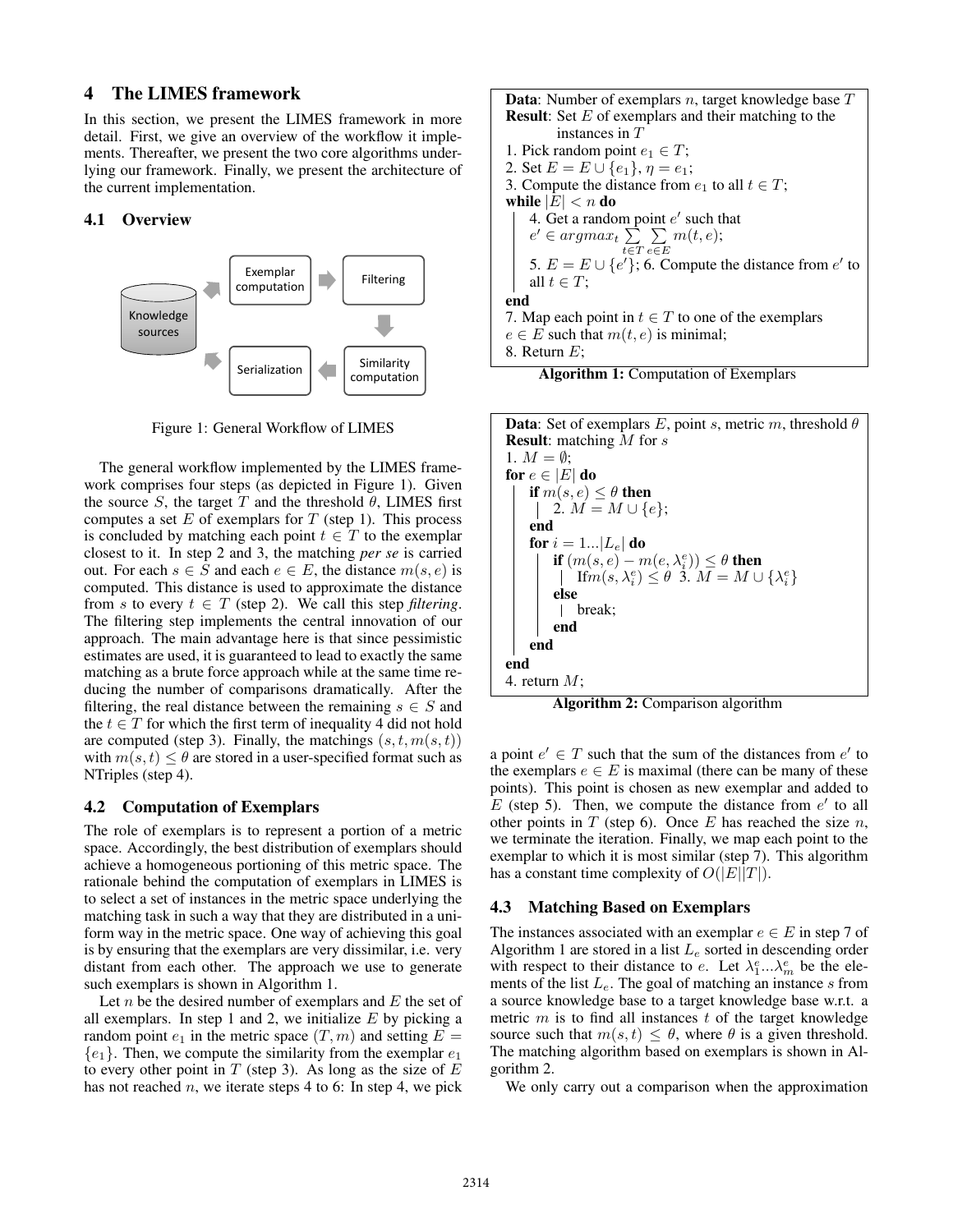of the distance is less than the threshold. We terminate the similarity computation for an exemplar e as soon as the first  $\lambda^e$  is found such that the lower bound of the distance is larger than  $\theta$ . This is possible since the list  $L_e$  is sorted, i.e., if  $m(s, e) - m(e, \overline{\lambda}_i^e) > \theta$ , then the same inequality holds for all  $\lambda_e^e$  with  $i > i$ . In the worst case, our matching algorithm all  $\lambda_j^e$  with  $j > i$ . In the worst case, our matching algorithm<br>has the time complexity  $O(|S||T|)$  leading to a total worst has the time complexity  $O(|S||T|)$ , leading to a total worsttime complexity of  $O((|E| + |S|)|T|)$ , which is larger than that of the brute force approach. However, as our evaluation with both synthetic and real data shows, a correct parameterization of LIMES leads to dramatically reduced comparisons and runtime.

# 5 Evaluation

Our evaluation is based on the implementation of the LIMES framework consisting of seven main modules (including a dashboard) of which each can be extended to accommodate new or improved functionality<sup>2</sup>

We elucidate the following four central evaluation questions:

Q<sup>1</sup>: *What is the best number of exemplars?*

Q<sup>2</sup>: *What is the relation between the threshold* θ *and the total number of comparisons?*

Q<sup>3</sup>: *Does the assignment of* S *and* T *matter?*

Q<sup>4</sup>: *How does LIMES compare to other approaches?*

To answer  $Q_1$  to  $Q_3$ , we performed an evaluation on synthetic data as described in the subsequent section.  $Q_4$  was elucidated by comparing the runtimes of LIMES and SILK on three different real-world matching tasks.

# 5.1 Evaluation with Synthetic Data

The general experimental setup for the evaluation on synthetic data was as follows: The source and target knowledge bases were filled with random strings having a maximal length of 10 characters. We used the Levenshtein metric to measure string similarity. Each of the matching tasks was carried out five times and we report average values in the following.

To address the first  $Q_1$  and  $Q_2$ , we considered four matching tasks on knowledge bases of sizes between <sup>2</sup>, <sup>000</sup> and <sup>10</sup>, <sup>000</sup>. We varied the thresholds between <sup>0</sup>.<sup>95</sup> and <sup>0</sup>.<sup>75</sup> and the number of exemplars between 10 and 300. We measured the average number of comparisons necessary to carry out each of the matching tasks (see Figure 2). Two main conclusions can be inferred from the results. First, the results clearly indicate that the best number of exemplars diminishes when the similarity threshold  $\theta$  is increased. In general, the best value for |E| lies around  $\sqrt{|T|}$  for  $\theta \ge 0.9$ , which answers  $Q_1$ . The relation between  $\theta$  and  $|E|$  is a direct cause of our approach being based on the triangle inequality. Given a high threshold, even a rough approximation of the distances is sufficient to rule out a significant number of target instances as being similar to a source instance. However, a low threshold demands a high number of exemplars to be able to rule out a significant number of target instances.

Table 1: Average number of comparisons (in millions) for matching knowledge bases of different sizes (in thousands). The columns are the size of the source knowledge base, while the rows are the size of the target knowledge base.

|    |     |     |     |     | $\rightarrow$ |     |     |     |     |
|----|-----|-----|-----|-----|---------------|-----|-----|-----|-----|
|    | 2   | 3   | 4   | 5   | 6             | 7   | 8   | 9   | 10  |
| 2  | 0.6 | 0.9 | 1.2 | 1.4 | 1.6           | 2.0 | 2.3 | 2.5 | 2.7 |
| 3  | 0.9 | 1.2 | 1.6 | 2.0 | 2.1           | 2.7 | 2.9 | 3.4 | 3.6 |
| 4  | 1.1 | 1.6 | 2.0 | 2.5 | 2.9           | 3.1 | 3.6 | 3.9 | 4.5 |
| 5  | 1.4 | 1.9 | 2.3 | 2.8 | 3.4           | 3.9 | 4.2 | 4.8 | 5.5 |
| 6  | 1.6 | 2.1 | 2.8 | 3.3 | 3.9           | 4.4 | 5.0 | 5.4 | 6.1 |
| 7  | 1.9 | 2.6 | 3.2 | 3.7 | 4.4           | 5.1 | 5.7 | 6.4 | 6.6 |
| 8  | 2.0 | 2.8 | 3.4 | 4.1 | 5.0           | 5.5 | 6.6 | 7.1 | 7.5 |
| 9  | 2.4 | 3.0 | 3.9 | 4.7 | 5.4           | 6.3 | 6.9 | 7.6 | 8.2 |
| 10 | 2.6 | 3.5 | 4.3 | 5.0 | 6.0           | 6.3 | 7.8 | 8.3 | 9.2 |

An analysis of the results displayed in Figure 2 also allows to answer  $Q_2$ . The higher the value of  $\theta$ , the smaller the number of comparisons. This is due to the stricter filtering that results from the higher threshold and consequently leads to a smaller number of required comparisons. An important observation is that, the larger the size of the knowledge bases S and  $T$ , the higher the speedup obtained by using the LIMES approach. For example, while LIMES necessitates approximately 7 times less comparisons than a brute force approach for the knowledge bases of size 2,000 and  $\theta = 0.95$  in the best case, it requires approximately 17 times less comparisons for knowledge bases of size <sup>10</sup>, <sup>000</sup> with the same threshold settings.

To address  $Q_3$ , we measured the average number of comparisons required to map synthetic knowledge bases of sizes between 1,000 and 10,000 in all possible combinations of sizes for  $S$  and  $T$ . For this experiment, the number of exemplars was set to  $\sqrt{|T|}$ .  $\theta$  was set to 0.9. The results of this experiment are summarized in Table 1.

Overall, the experiment shows that whether source or target knowledge base is larger does not affect the number of comparisons significantly. It appears that the results are slightly better when  $|T| \leq |S|$ . Yet, the difference between the number of comparisons lies below 5% in most cases and is thus not significant. Therefore, the link discovery can always be carried out by simply following the specification of the user with respect to which endpoint is source resp. target of the matching.

### 5.2 Evaluation with Real Data

To answer the question  $Q_4$ , we evaluated the performance of LIMES on real data by comparing its runtime with that of the (to the best of our knowledge) only time-optimized link discovery framework SILK. Non-optimized frameworks would perform like a brute-force approach, which is clearly inferior to LIMES. To ensure an objective comparison of the runtimes, we only considered the time necessary for both frameworks to carry out the comparisons in our evaluation . Each of the time measurements was carried out three times and only the best runtime was considered. Note that there was no significant different between the different runtimes of LIMES. Every time measurement experiment was carried out as a sin-

 $^{2}$ LIMES is available as an open-source framework at http:// limes.sf.net.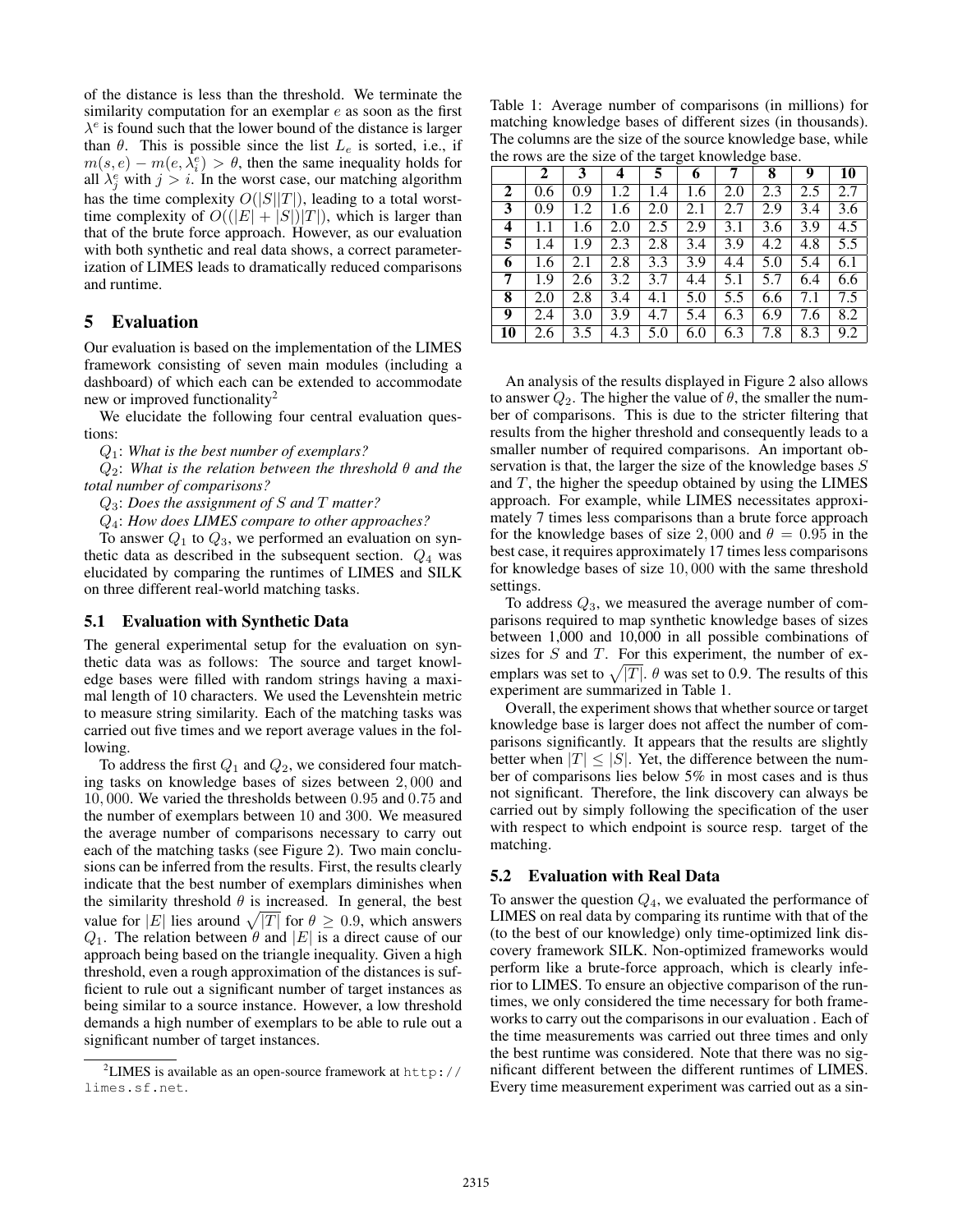

Figure 2: Comparisons required by LIMES for different numbers of exemplars on knowledge bases of different sizes. The x-axis shows the number of exemplars, the y-axis the number of comparisons in multiples of  $10<sup>5</sup>$ .

gle thread on a 32-bit system with a 2.5GHz Intel Core Duo CPU and 4GB RAM. For our experiments, we used version 0.3.2 of LIMES and version 2.0 of SILK. We did not use SILK's blocking feature because it loses some links and we were interested in lossless approaches. The number of exemplars for LIMES was set to  $\sqrt{|T|}$ .

Table 2: Overview of runtime experiments.  $|S|$  is the size of the source knowledge base,  $|T|$  is the size of the target knowledge base and  $|E|$  is the number of exemplars used by LIMES during the experiment.

|               | <b>Drugs</b> | <b>SimCities</b> | <b>Diseases</b> |  |
|---------------|--------------|------------------|-----------------|--|
| $S^1$         | 4,346        | 12,701           | 23,618          |  |
| T             | 4.772        | 12,701           | 5,000           |  |
| $E\vert$      | 69           | 112              | 70              |  |
| <b>Source</b> | DBpedia      | DBpedia          | <b>MESH</b>     |  |
| <b>Target</b> | Drugbank     | DBpedia          | LinkedCT        |  |

The experiments on real data were carried out in three different settings as shown in Table 2. The goal of the first experiment, named Drugs, was to map drugs in DBpedia<sup>3</sup> and Drugbank $4$  by comparing their labels. The goal of the second experiment, named SimCities, was to detect duplicate cities within DBpedia by comparing their labels. The purpose of the last experiment, named Diseases, was to map diseases from MESH<sup>5</sup> with the corresponding diseases in Linked $CT^6$ by comparing their labels. The configuration files for all three experiments are available in the LIMES distribution.

Table 3: Absolute runtimes of LIMES and SILK. All times are given in seconds. The values in the second row of the table are the similarity thresholds.

|                  |      | SH K |       |       |       |        |
|------------------|------|------|-------|-------|-------|--------|
|                  | 0.95 | 0.9  | 0.85  | 0.8   | 0.75  |        |
| Drugs            | 86   | 120  | 175   | 211   | 252   | 1.732  |
| <b>SimCities</b> | 523  | 979  | 1.403 | 1.547 | 1.722 | 33,786 |
| <b>Diseases</b>  | 546  | 949  | 1.327 | 1.784 | 1.882 | 17.451 |

Figure 3 shows a relative comparison of the runtimes of SILK and LIMES. The absolute runtimes are given in Table 3. LIMES outperforms SILK in all experimental settings. It is important to notice that the difference in performance grows with the (product of the) size of the source and target knowledge bases. While LIMES ( $\theta = 0.75$ ) necessitates approximately 30% of SILK's computation time for the Drugs experiment, it requires only roughly 5% of SILK's time for the SimCities experiments. The difference in performance is even more significant when the threshold is set higher. For example,  $\theta = 0.95$  leads to LIMES necessitating only 1.6% of SILK's runtime in the SimCities experiment. The potential of our approach becomes even more obvious when one

<sup>&</sup>lt;sup>3</sup>http://dbpedia.org/sparql

<sup>4</sup> http://www4.wiwiss.fu-berlin.de/drugbank/sparql

<sup>5</sup> http://mesh.bio2rdf.org/sparql

<sup>6</sup> http://data.linkedct.org/sparql